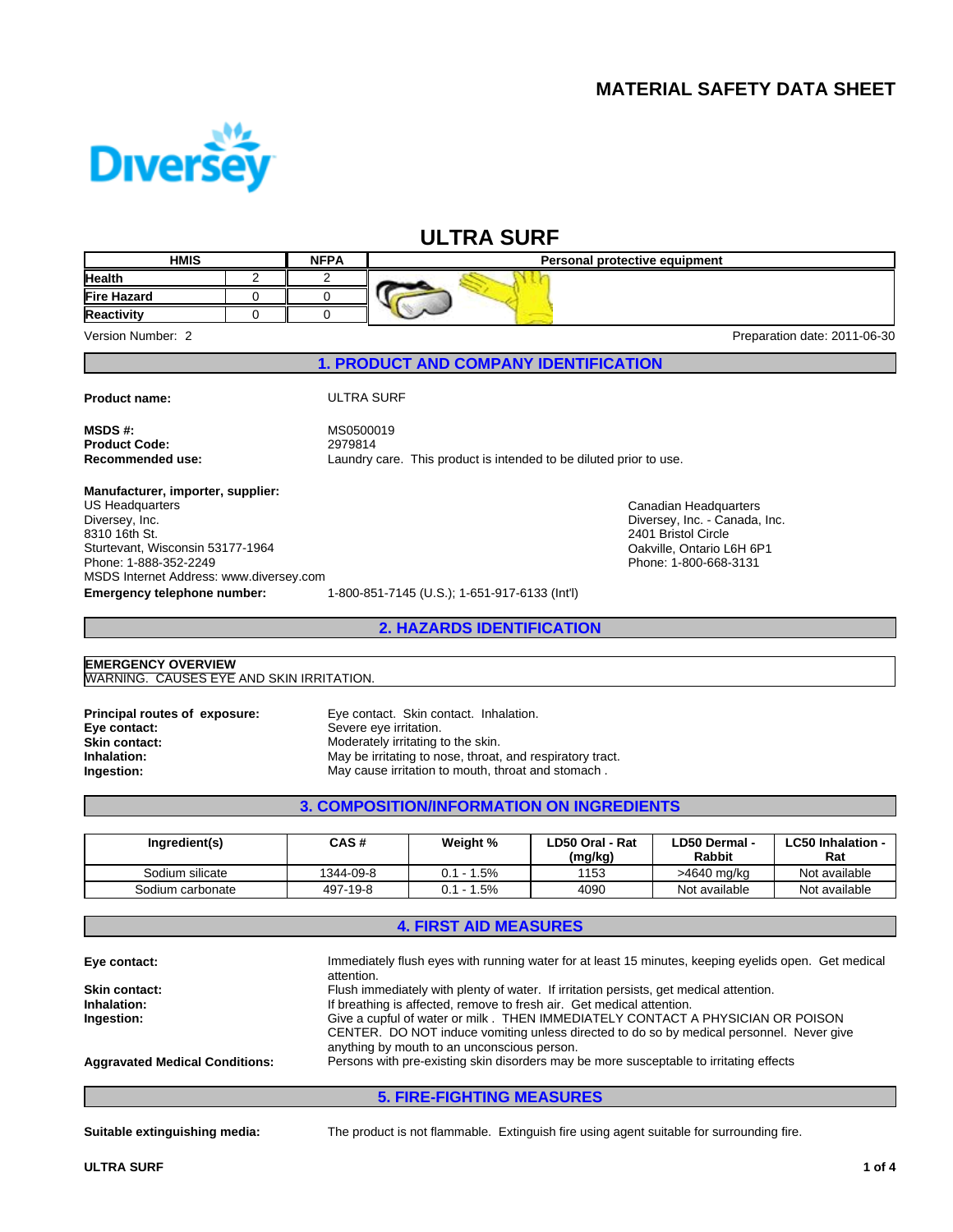**Specific hazards:** Not applicable **Unusual hazards:**

None known **Specific methods:** No special methods required

**Special protective equipment for firefighters:** As in any fire, wear self-contained breathing apparatus pressure-demand, MSHA/NIOSH (approved or equivalent) and full protective gear **Extinguishing media which must not be used for safety reasons:** No information available

### **6. ACCIDENTAL RELEASE MEASURES**

**Environmental precautions and clean-up methods:**

Clean-up methods - large spillage. Prevent product from entering drains. Sweep up and shovel into suitable containers for disposal. Use a water rinse for final clean-up. **Personal precautions:** Use personal protective equipment

# **7. HANDLING AND STORAGE**

### **Handling:**

Avoid contact with skin, eyes and clothing. Do not taste or swallow. Do not breathe dust. Remove and wash contaminated clothing and footwear before re-use. Wash thoroughly after handling. Product residue may remain on/in empty containers. All precautions for handling the product must be used in handling the empty container and residue. FOR COMMERICAL AND INDUSTRIAL USE ONLY. **Storage:**

Protect from freezing. Keep tightly closed in a dry, cool and well-ventilated place. KEEP OUT OF REACH OF CHILDREN.

# **8. EXPOSURE CONTROLS / PERSONAL PROTECTION**

### **Engineering measures to reduce exposure:**

No special ventilation requirements General room ventilation is adequate

### **Personal Protective Equipment**

| Eye protection:                | Chemical-splash goggles.                                              |
|--------------------------------|-----------------------------------------------------------------------|
| Hand protection:               | Chemical-resistant gloves                                             |
| Skin and body protection:      | No special protective clothing is required.                           |
| <b>Respiratory protection:</b> | No special protective clothing is required.                           |
| Hygiene measures:              | Handle in accordance with good industrial hygiene and safety practice |

### **9. PHYSICAL AND CHEMICAL PROPERTIES**

**Explosion limits: - upper:** Not determined **- lower:** Not determined **Partition coefficient (n-octanol/water):** No information available **Boiling point/range:** Not determined **Specific gravity:** No information available **Solubility in other solvents:** No information available **Elemental Phosphorus:** - % by wt. **Appearance:** Powder **Physical State:** Powder **Solubility:** Completely Soluble **Vapor density:** No information available **Decomposition temperature:** Not determined **pH:** No information available

**Density:** 4.67 lbs/gal Kg/L **Color:** White **Dilution pH:** No information available. **Viscosity:**No information available **Bulk density:** 0.56 **Autoignition temperature:** No information available **Odor:** Slight **Melting point/range:** Not determined **Flash point:** NA **VOC:** 0 % \* **Evaporation Rate** No information available

\* - Title 17, California Code of Regulations, Division 3, Chapter 1, Subchapter 8.5, Article 2, Consumer Products, Sections 94508

# **10. STABILITY AND REACTIVITY**

**Stability:**<br> **Polymerization:**<br> **Polymerization:**<br> **Polymerization: Hazardous decomposition products:** None reasonably foreseeable.

**Polymerization:** Hazardous polymerization does not occur

# **11. TOXICOLOGICAL INFORMATION**

**Acute toxicity:** No data available<br> **Component Information:** See Section 3 **Component Information:**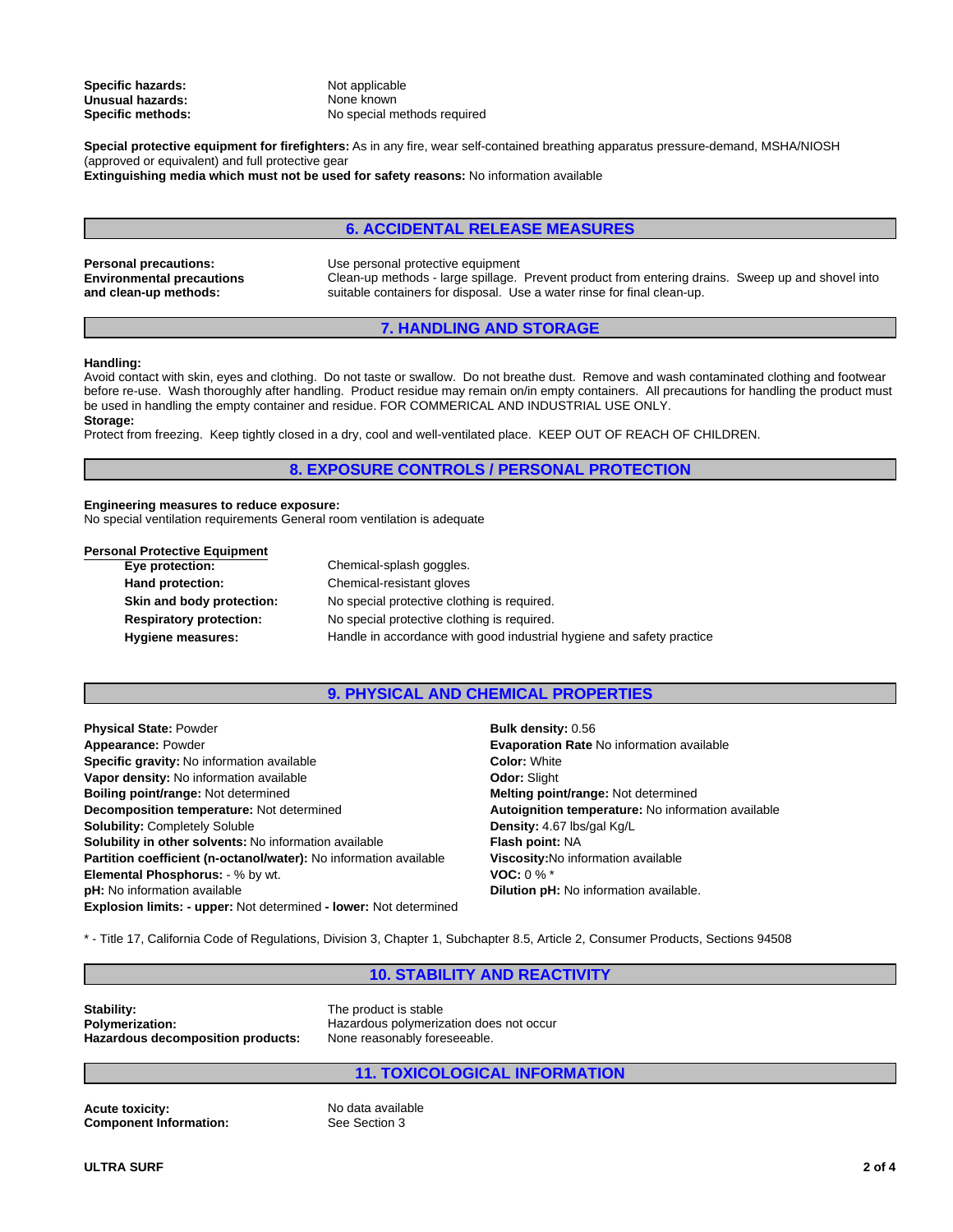| <b>Chronic toxicity:</b>      | None known |  |
|-------------------------------|------------|--|
| <b>Specific effects</b>       |            |  |
| Carcinogenic effects:         | None known |  |
| <b>Mutagenic effects:</b>     | None known |  |
| <b>Reproductive toxicity:</b> | None known |  |
| Target organ effects:         | None known |  |

# rinown<br>
Inown<br>
Inown<br> **12. ECOLOGICAL INFORMATION**<br>
a available<br> **13. DISPOSAL CONSIDERATIONS**<br>
applicable regulations nown<br>nown<br>nown<br>12. ECOLOGICAL INFORMATION<br>a available

**Environmental Information:** No data available

**Waste from residues / unused products:**

Dispose of according to all federal, state and local applicable regulations

**DOT/TDG/IMDG:** Please refer to the Diversey HazMat Library, http://naextranet.diversey.com/dot/, for up to date shipping information. **12. ECOLOGICAL INFORMATION**<br>available<br>**3. DISPOSAL CONSIDERATIONS**<br>pplicable regulations<br>**14. TRANSPORT INFORMATION**<br>lat Library, http://naextranet.diversey.com/dot/, for up to date shipping information.

### **International Inventories at CAS# Level**

**13. DISPOSAL CONSIDERATIONS<br>
applicable regulations<br>
14. TRANSPORT INFORMATION<br>
Mat Library, http://naextranet.diversey.com/dot/, for up to date shipping information.<br>
15. REGULATORY INFORMATION<br>
applicable interventions:** All components of this product are listed on the following inventories: U.S.A. (TSCA), Canada (DSL/NDSL), Europe (EINECS/ELINCS/NLP), Australia (AICS), Korea (ECL), Japan (ENCS), Philippines (PICCS), China (IECSC).

### **U.S. Regulations**

**California Proposition 65:** This product is not subject to the reporting requirements under California's Proposition 65

### **RIGHT TO KNOW (RTK)**

| Ingredient(s)               | <b>CAC#</b><br>UAJ #   | <b>MARTK:</b> | <b>NJRTK</b> | <b>PARTK:</b> | <b>RIRT</b> <sup></sup><br>. |
|-----------------------------|------------------------|---------------|--------------|---------------|------------------------------|
| $\cdots$<br>Sodium silicate | $-09-8$<br>344-        |               |              |               |                              |
| Sodium carbonate            | $-19 - P$<br>407.<br>ັ |               |              |               |                              |

### **CERCLA/ SARA**

None

### **SARA 311/312 Hazard Categories Immediate:**

| Delayed:                           | -                        |  |
|------------------------------------|--------------------------|--|
| Fire:                              | -                        |  |
| <b>Reactivity:</b>                 | -                        |  |
| <b>Sudden Release of Pressure:</b> | $\overline{\phantom{0}}$ |  |
| Canada                             |                          |  |

**WHMIS hazard class:** D2B Toxic materials